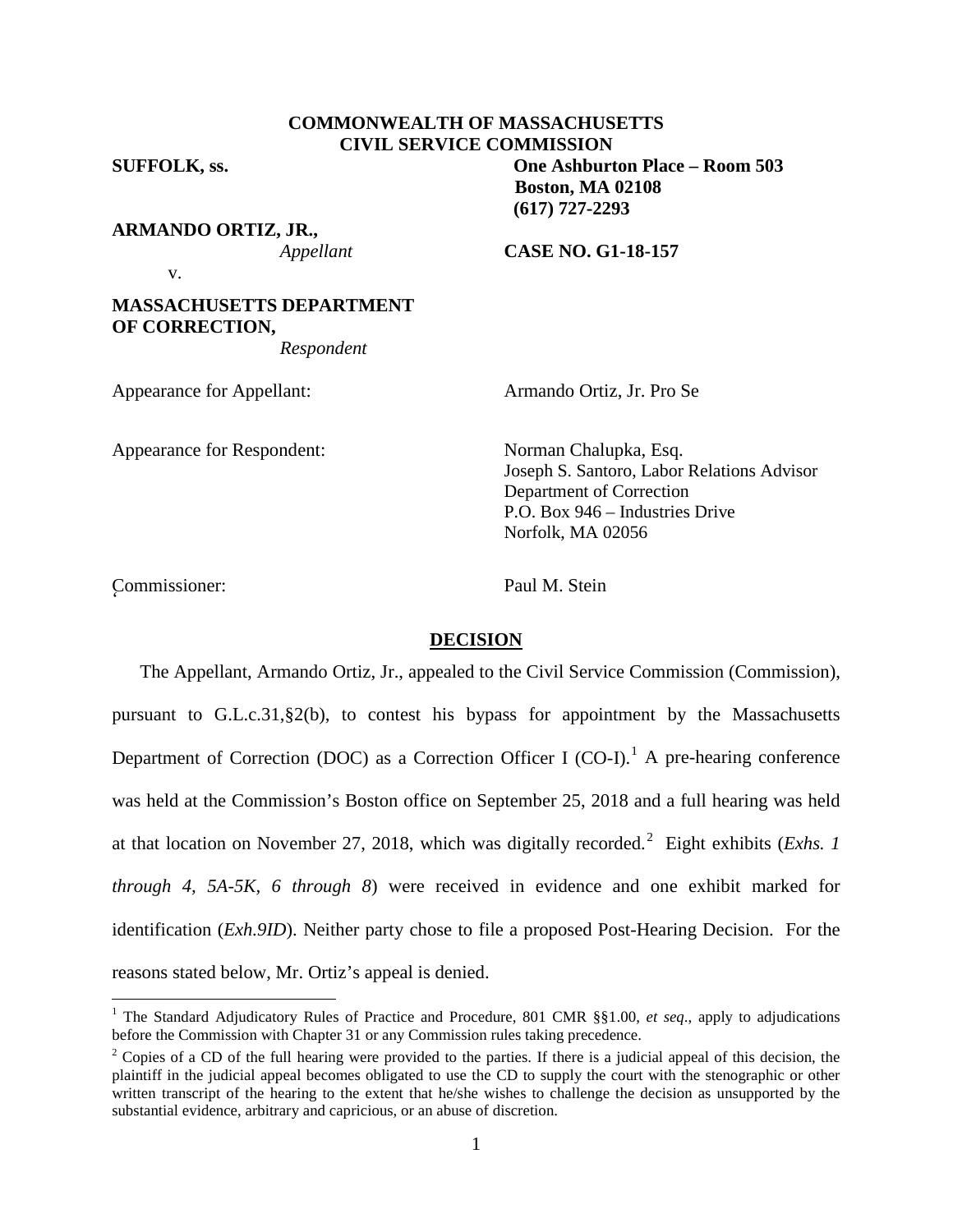#### **FINDINGS OF FACT**

Based on the Exhibits entered into evidence and the testimony of the following witnesses: *Called by the Appointing Authority*:

- Eugene T. Jalette, DOC Supervising Identification Agent
- Nathan Souza, DOC CO- I, Background Investigator

*Called by the Appellant:*

Armando Ortiz, Jr., Appellant

and taking administrative notice of all matters filed in the case, pertinent law and reasonable inferences from the credible evidence, a preponderance of evidence establishes these facts:

- 1. The Appellant, Armando Ortiz, Jr., is a 1999 high school graduate who resides in Fitchburg MA. He took and passed the civil service examination for CO-I on March 19, 2016 with a score of 95. (*Exh.6; Stipulated Facts*)
	- 2. Mr. Ortiz's name appeared in the  $50<sup>th</sup>$  place on Certification #05164 issued by the

Massachusetts Human Resources Division (HRD) to the DOC on or about January 19, 2018, from which DOC eventually hired 156 applicants, of which 129 were ranked below Mr. Ortiz on the Certification. (*Stipulated Facts; Exh. 2*)

3. Mr. Ortiz signed the Certification willing to accept employment and completed the DOC's standard form (rev. 0/2117) of Application for Employment. (*Exhs. 6 & 7*)

4. As required by the application, Mr. Ortiz listed the following employment:

3/14 to present – Press Operator, Gardner MA 1/13 to 3/14 – Press Operator, Greensboro NC 5/03 to 9/12 – Press Operator, Gardner MA (involuntary termination) 11/00 to 5/03 – Machine Operator, Shirley MA (Left for better job)

Mr. Ortiz provided copies of his disciplinary records with the Gardner printing company regarding eight incidents (1/20/04, 3-day suspension, threw brush; 10/24/05, 5 day suspension, attitude, refused task and bad language; 4/1/06, 3-day suspension, attitude/behavior, refused task; 5/1/07, 1-day suspension, attitude/behavior, disrespect; 1/24/10, 1-day suspension, unsatisfactory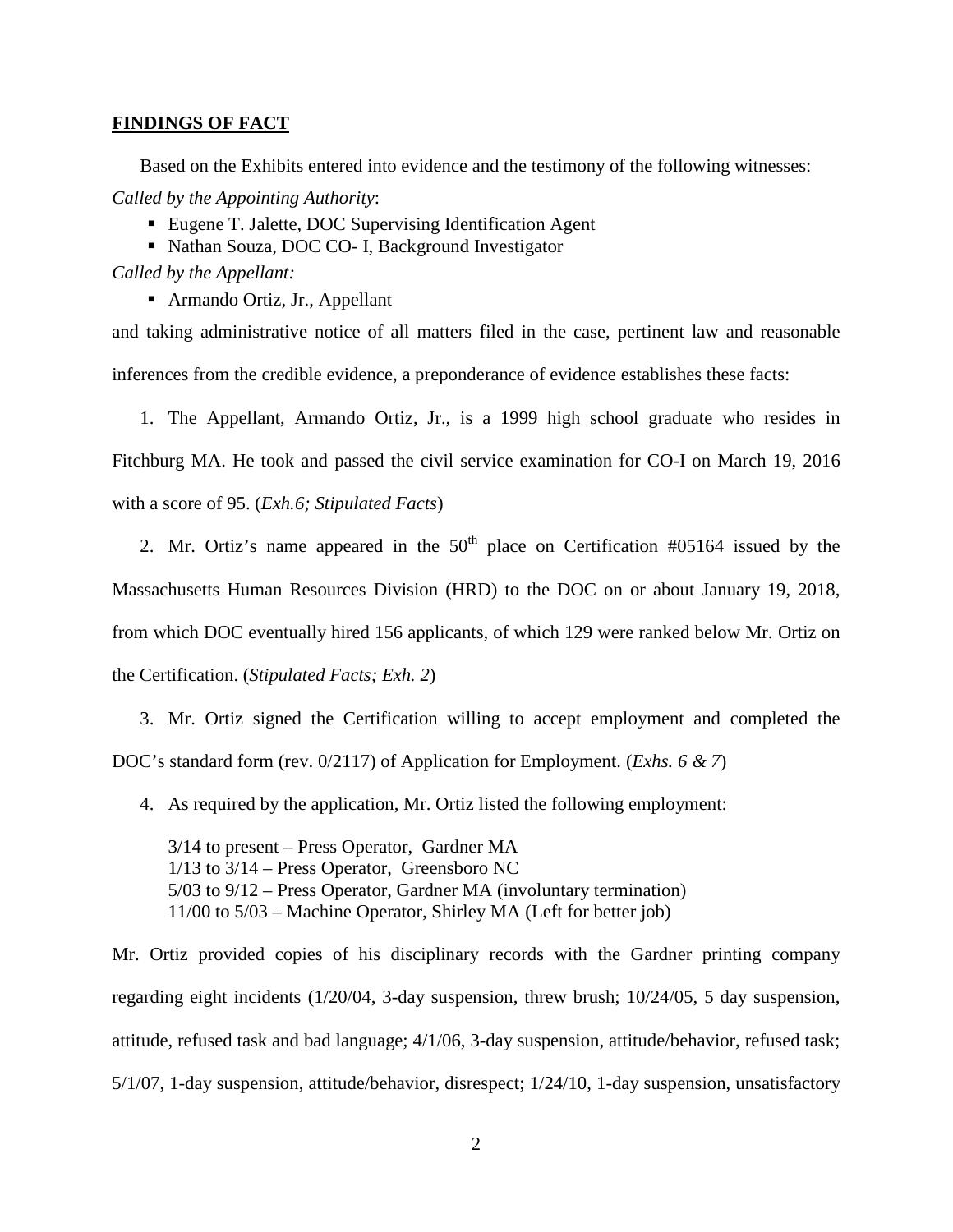work; 3/29/2010, 2-day suspension, unsatisfactory work; 1/31/11, 1-day suspension, did not follow procedure; 8/3/11, 1-day suspension, unsatisfactory work. He stated that he was "unsure" of the reason he was terminated from his job in 2012. (*Exhs. 5D through 5K & 6*)

5. The DOC assigned CO-I Nathan Souza to perform a background investigation on Mr. Ortiz. CO Souza reported that Mr. Ortiz had a prior juvenile and criminal record as well as an "excessive" history of traffic violations. His personal and family references were all positive, (*Exh. 4; Testimony of Souza*)

6. On March 29, 2018, CO Souza conducted a home visit with Mr. Ortiz and his family present. CO Souza described Mr. Ortiz as "well-mannered and answered all questions asked of him. Mr. Ortiz told CO Souza that he took full responsibility for his past criminal record and knew what he did was wrong and learned from his mistakes. CO Souza discounted Mr. Ortiz's driver history, crediting his explanation that he had been a victim of identity theft and it was not possible for the investigator to determine which, if any, of the offenses listed on the driving record were, in fact, attributable to Mr. Ortiz. Mr. Ortiz attributed his disciplinary history at with the Gardner printing company to a particular supervisor who was "hard on him" and attributed his 2012 termination to his conflict with this supervisor, but he also agreed that, sometimes, his "tone" can get him in trouble. (*Exhs. 4 & 8; Testimony of Appellant & Souza*)

7. On April 2, 2018, CO Souza met with Mr. Ortiz's current shift supervisor at the Gardner printing company who stated that Mr. Ortiz had been disciplined for "performance related" issues as well as "behavior and interpersonal skills", that "he could do the job of a Correction Officer but may need guidance on self-control", although he had a good attendance record and now "had a stable relationship with coworkers" and has "grown a lot since his original employment and has improved his behavior." (*Exh. 4; Testimony of Souza*)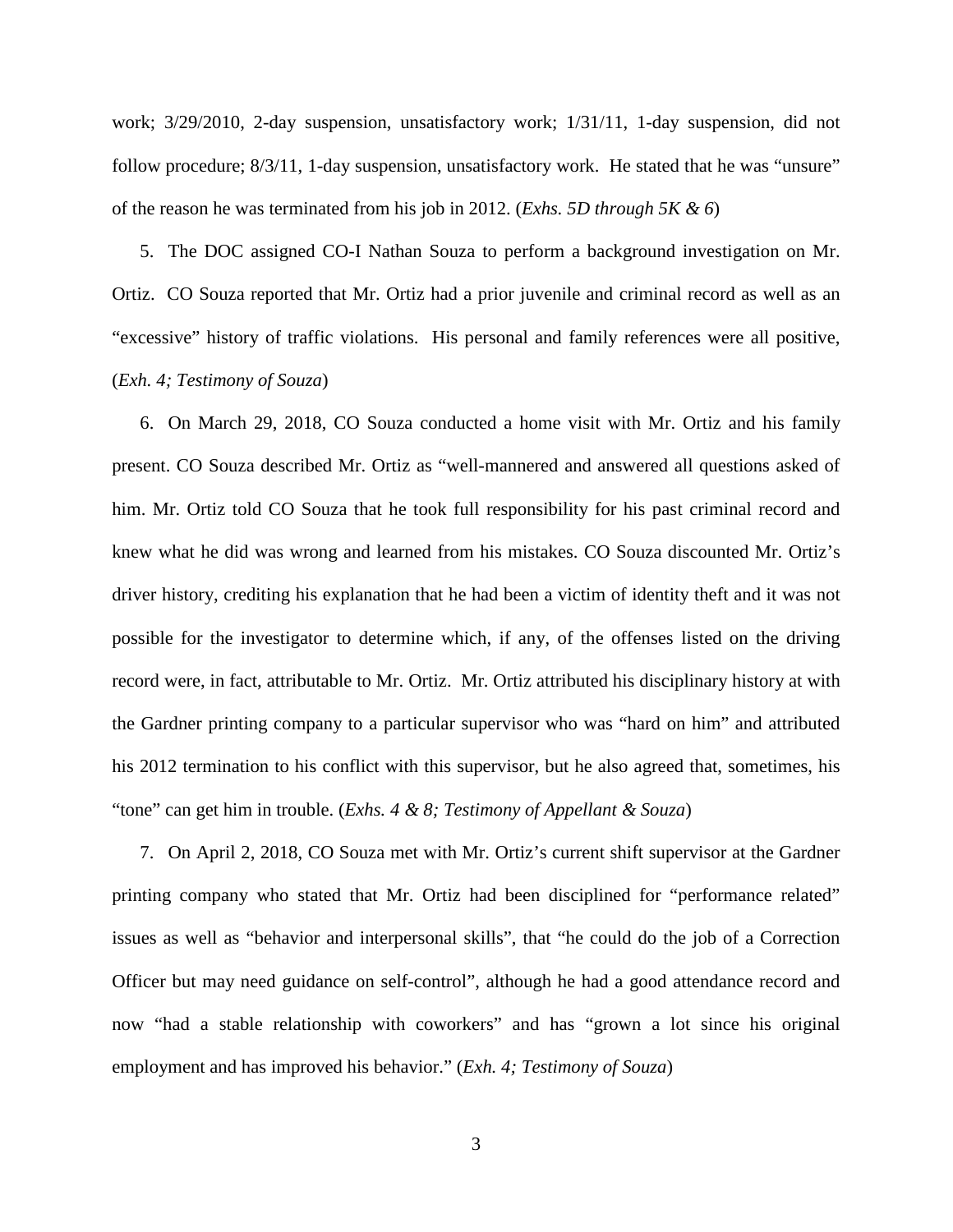8. Also on April 2, 2018, CO Souza met with an employee in the HR office of the compnay, who confirmed that Mr. Ortiz "had an issue with one specific supervisor that resulted in a difficult working relationship". She could not confirm Mr. Ortiz's disciplinary history prior to his 2012 termination as the company did not keep records that far back. She did state that Mr. Ortiz had three more recent additional disciplinary incidents on his record since his rehire, but would provide them only to Mr. Ortiz. (*Exh.4: Testimony of Souza*)

9. Later that day, CO Souza received an email from Mr. Ortiz, enclosing the three additional disciplinary records which included:

1/13/2016 – Written Warning – Work performance – Failure to report issue 5/3/2017 – Written Warning – Insubordination – Refusing to follow direction 11/28/2017 – 1-day Suspension – Insubordination – Aggressive & Disrespectful

Mr. Ortiz called CO Souza to say that he had "forgotten about the last three issues" and apologized for the error. (*Exhs. 4 & 5A thorough 5C; Testimony of Souza*)

10. CO Souza completed his background investigation report on April 3, 2018, concluding that Mr. Ortiz presented with some positives (all positive professional references<sup>[3](#page-3-0)</sup>, eligible for rehire by all his employers, good attendance record) and some negatives (12 disciplinary actions taken on current employer, several police contacts to include arrest). (*Exh.4; Testimony of Souza*)

11. By letter dated April 13, 2018, DOC extended Mr. Ortiz a "conditional offer of employment" subject to a review of his background investigation, a drug test and medical and psychological examination. (*Exh.3*) [4](#page-3-1)

<span id="page-3-0"></span><sup>&</sup>lt;sup>3</sup> At the Commission hearing, Mr. Ortiz provided a packet of additional character references which he procured prior to the hearing but were not available at the time of his bypass or previously presented to DOC. Accordingly, these documents were marked for identification (*Exh. 9ID*), but have not been considered in the decision of this appeal.

<span id="page-3-1"></span><sup>&</sup>lt;sup>4</sup> The Commission has noted its concern with the DOC practice to extend a "conditional offer of employment" prior to completion of the background investigation, as that procedure makes problematic a subsequent disqualification for any non-medical reasons. There is no evidence presented in this appeal to suggest that Mr. Ortiz had a medical condition that could have entered into the DOC's decision-making process here.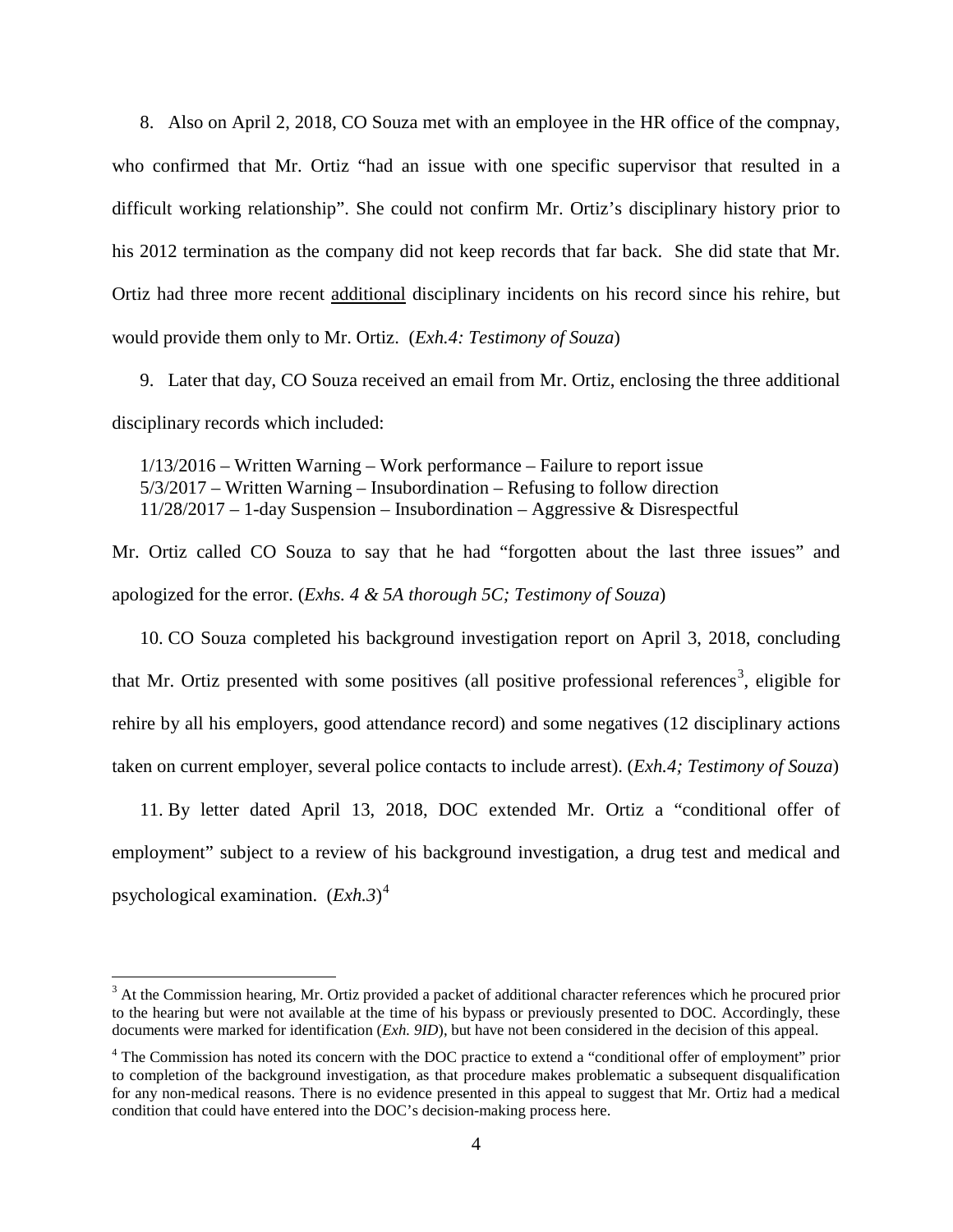12. After a review of Mr. Ortiz's application by a committee of senior DOC management that included thenDeputy DOC Commissioner Paul Dietl, Mr. Ortiz was informed, by letter dated July 9, 2018, that he was not selected for appointment due to a "Failed Background Based on poor work history at present employer: Specifically, the applicant was subjected to 8 disciplinary suspensions prior to being terminated in [2012]. In 2014 he was re-hired by the same company due to his knowledge in the business. Since that time he has been subjected to three more disciplinary proceedings (2 in 2016 and 1 in 2017)." (*Exh.2; Testimony of Jalette*)

13. This appeal duly ensued. (*Exh.1*)

#### **APPLICABLE CIVIL SERVICE LAW**

The core mission of Massachusetts civil service law is to enforce "basic merit principles" for "recruiting, selecting and advancing of employees on the basis of their relative ability, knowledge and skills" and "assuring that all employees are protected against coercion for political purposes, and are protected from arbitrary and capricious actions." G.L.c.31, §1. See, e.g., [Massachusetts Ass'n of Minority Law Enforcement Officers v. Abban,](http://web2.westlaw.com/find/default.wl?mt=Massachusetts&db=578&rs=WLW15.04&tc=-1&rp=%2ffind%2fdefault.wl&findtype=Y&ordoc=2029136022&serialnum=2001441097&vr=2.0&fn=_top&sv=Split&tf=-1&pbc=70F732C1&utid=1) 434 Mass. 256, 259, [\(2001\);](http://web2.westlaw.com/find/default.wl?mt=Massachusetts&db=578&rs=WLW15.04&tc=-1&rp=%2ffind%2fdefault.wl&findtype=Y&ordoc=2029136022&serialnum=2001441097&vr=2.0&fn=_top&sv=Split&tf=-1&pbc=70F732C1&utid=1) MacHenry v. Civil Serv. Comm'n, 40 Mass.App.Ct. 632, 635 (1995), rev.den., 423 Mass.1106 (1996)

Basic merit principles in hiring and promotion calls for regular, competitive qualifying examinations, open to all qualified applicants, from which eligible lists are established, ranking candidates according to their exam scores, along with certain statutory credits and preferences, from which appointments are made, generally, in rank order, from a "certification" of the top candidates on the applicable civil service eligible list, using what is called the 2n+1 formula. G.L.c. 31, §§6 through 11, 16 through 27; Personnel Administration Rules, PAR.09. In order to deviate from that formula, an appointing authority must provide specific, written reasons –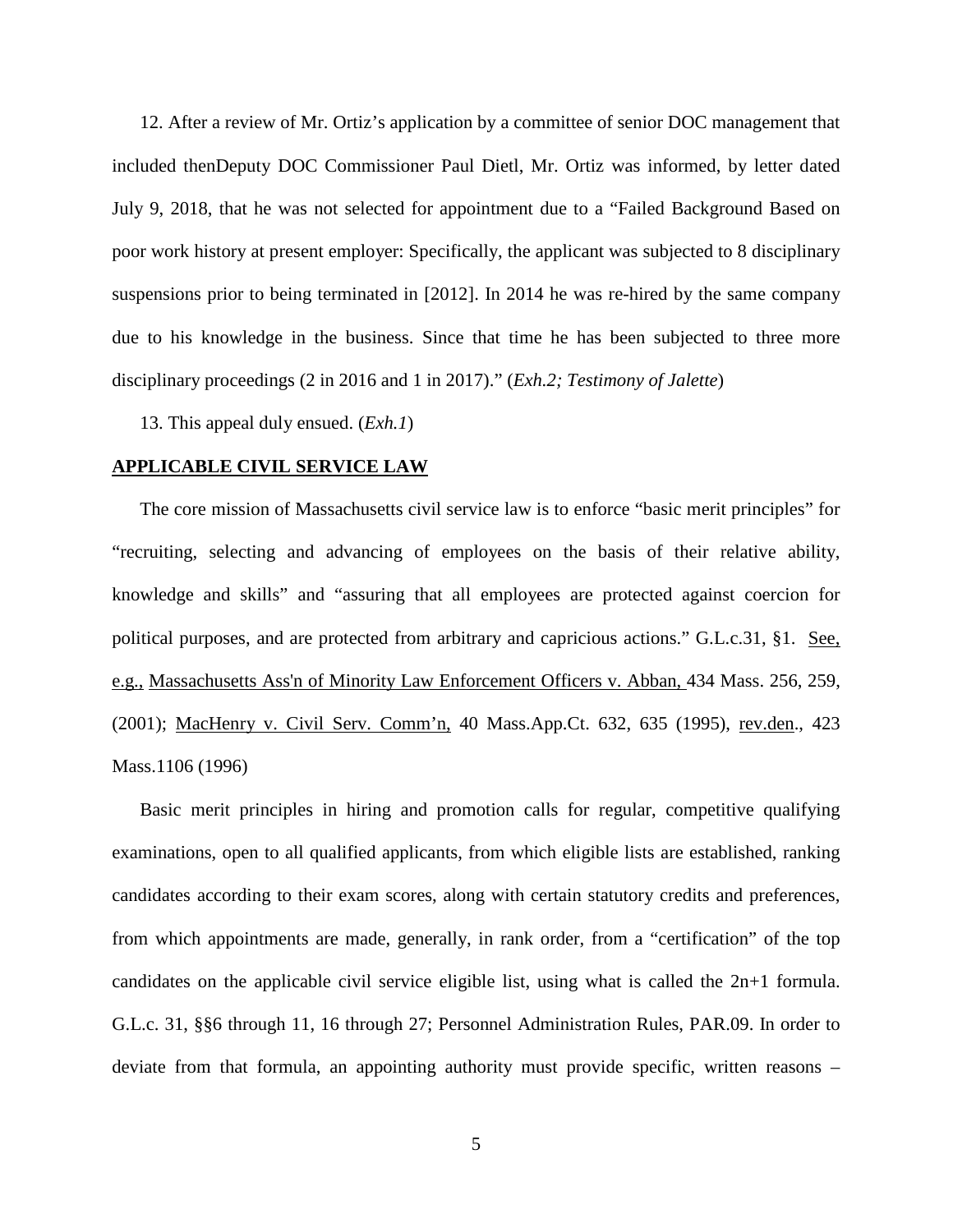positive or negative, or both, consistent with basic merit principles, to affirmatively justify bypassing a higher ranked candidate in favor of a lower ranked one. G.L.c.31,§27; PAR.08(4)

A person may appeal a bypass decision under G.L.c.31,§2(b) for de novo review by the Commission. The Commission's role is to determine whether the appointing authority had shown, by a preponderance of the evidence, that it has "reasonable justification" for the bypass after an "impartial and reasonably thorough review" of the relevant background and qualifications bearing on the candidate's present fitness to perform the duties of the position. Boston Police Dep't v. Civil Service Comm'n, 483 Mass. 474-78 (2019); Police Dep't of Boston v. Kavaleski, 463 Mass. 680, 688-89 (2012); [Beverly v. Civil Service Comm'n, 78](http://web2.westlaw.com/find/default.wl?mt=Massachusetts&db=578&rs=WLW15.04&tc=-1&rp=%2ffind%2fdefault.wl&findtype=Y&ordoc=2029136022&serialnum=2023501172&vr=2.0&fn=_top&sv=Split&tf=-1&pbc=70F732C1&utid=1)  [Mass.App.Ct. 182, 187 \(2010\);](http://web2.westlaw.com/find/default.wl?mt=Massachusetts&db=578&rs=WLW15.04&tc=-1&rp=%2ffind%2fdefault.wl&findtype=Y&ordoc=2029136022&serialnum=2023501172&vr=2.0&fn=_top&sv=Split&tf=-1&pbc=70F732C1&utid=1) Leominster v. Stratton, 58 Mass.App.Ct. 726, 727-28 (2003).

"Reasonable justification . . . means 'done upon adequate reasons sufficiently supported by credible evidence, when weighed by an unprejudiced mind, guided by common sense and by correct rules of law' ". Brackett v. Civil Service Comm'n, 447 Mass. 233, 543 (2006); Commissioners of Civil Service v. Municipal Ct., 359 Mass. 211,214 (1971) and cases cited. See also Mayor of Revere v. Civil Service Comm'n, 31 Mass.App.Ct. 315, 321 (1991) (bypass reasons "more probably than not sound and sufficient")

Appointing authorities are vested with a certain degree of discretion in selecting public employees of skill and integrity. The commission --

". . . cannot substitute its judgment about a *valid* exercise of *discretion based on merit or policy considerations* by an appointing authority" but, when there are *"overtones of political control or objectives unrelated to merit standards or neutrally applied public policy*, then the occasion is appropriate for intervention by the commission."

City of Cambridge v. Civil Service Comm'n, 43 Mass.App.Ct. 300, 303-305, rev.den., 428 Mass. 1102 (1997) (*emphasis added*) However, the governing statute, [G.L.c.31,§2\(b\),](https://1.next.westlaw.com/Link/Document/FullText?findType=L&pubNum=1000042&cite=MAST31S2&originatingDoc=Ib21af0ded3bd11d99439b076ef9ec4de&refType=LQ&originationContext=document&transitionType=DocumentItem&contextData=(sc.History*oc.UserEnteredCitation)) gives the Commission's de novo review "broad scope to evaluate the legal basis of the appointing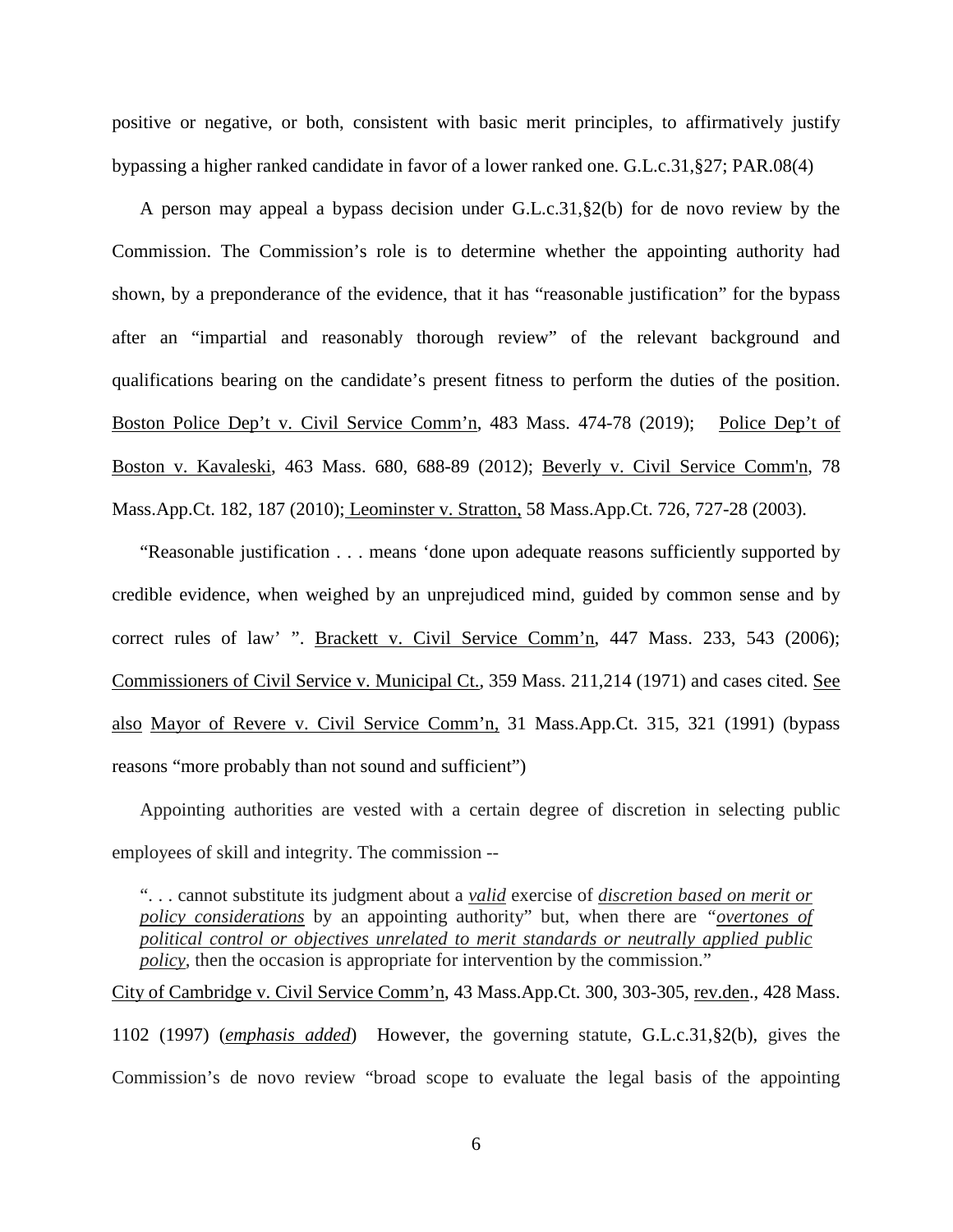authority's action" and it is not necessary for the Commission to find that the appointing authority acted "arbitrarily and capriciously." Id.

#### **ANALYSIS**

The DOC has established, by a preponderance of the evidence, that it had reasonable justification for the decision to bypass Mr. Ortiz for appointment as a Correction Officer. Although Mr. Ortiz presented many positive qualities, and appears to have a strong and sincere desire to serve the Commonwealth, his employment record provides reasonable justification for his non-selection. That record, which is largely undisputed, includes a dozen disciplinary actions spanning more than a dozen years, most of which involve insubordinate behavior against multiple supervisors, most recently within a year of the bypass.

The DOC is a para-military organization where order and discipline is a critical component of the work that is required of the high-stress work of a Correction Officer responsible for the care and custody of incarcerated criminals and other persons who present risks to the safety of themselves and others. While Mr. Ortiz sincerely believes that he possesses the qualities that would enable him to work under the pressures of such a position, the undisputed record, including the detailed descriptions of the specific misconduct that Mr. Ortiz acknowledges he committed and the opinions expressed to the DOC background investigator, presently before the Commission shows a history of behavior that supports the DOC's conclusion that Mr. Ortiz does not presently have the temperament and self-control needed to perform the job of a DOC Correction Officer.

I give Mr. Ortiz credit for acknowledging his flaws and recognizing that his "tone" sometimes gets him in trouble, and that he is well-regarded as a dependable worker ("Employee of the Year" in 2016 in a 500 employee company) and good neighbor and family man (as noted by CO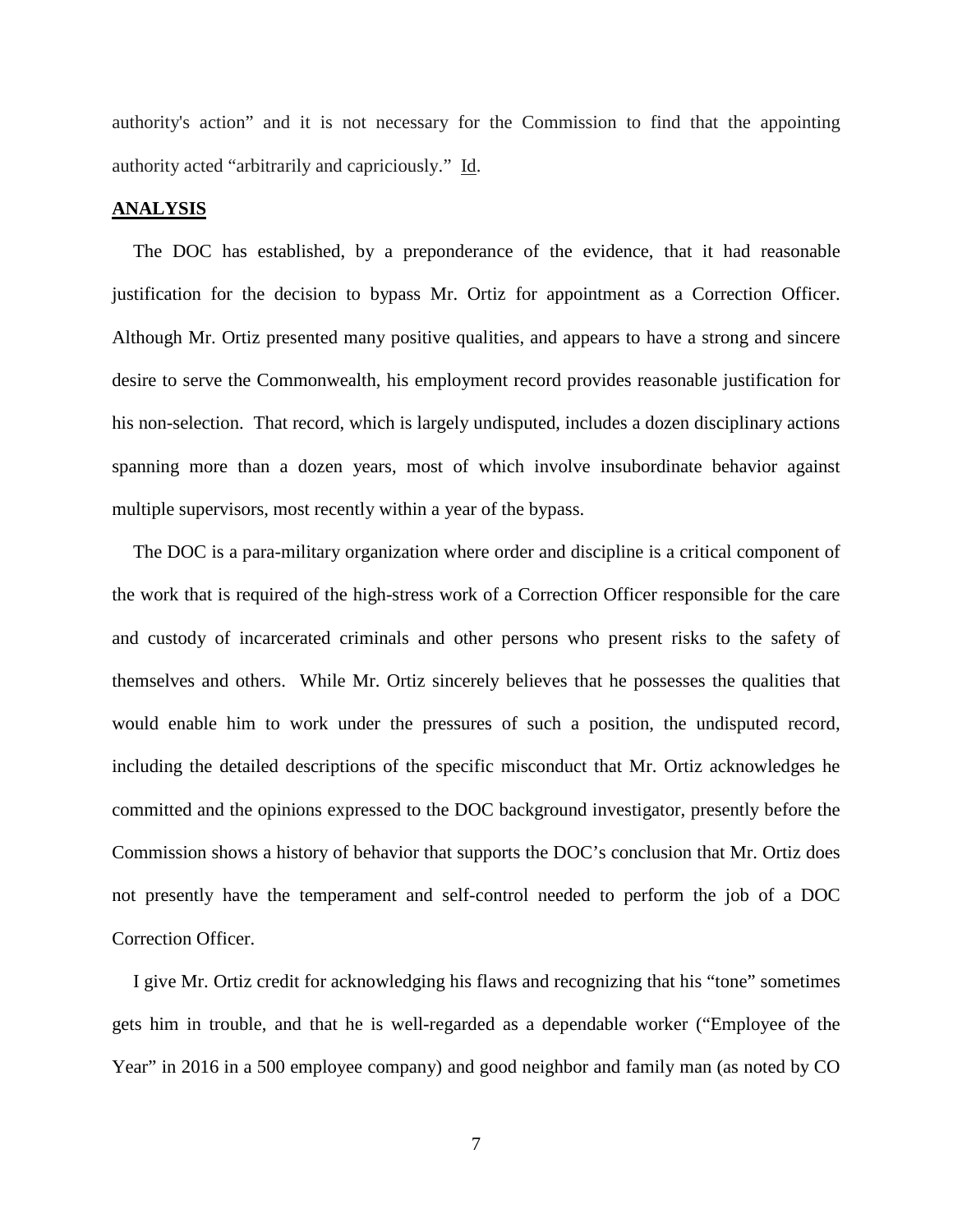Souza in his background investigation report). The DOC is entitled, however, to balance his positive traits against the negative ones, especially, when the facts are not disputed and the DOC's decision has been vetted at the senior management level as it was in this case. The Commission may not substitute its own judgment on these thoroughly reviewed, undisputed facts, but, rightfully, must defer to the DOC's reasonable and unbiased assessment in such circumstances as are presented in this appeal.

I have considered Mr. Ortiz's argument that he has overcome the obstacles of a troubled youth and his past disciplinary record does not fairly represent his present good working relationship with peers and supervisors. I have carefully reviewed the detailed disciplinary reports (which are written by various supervisors and reviewed by the Department manager). They span more than a decade, into Mr. Ortiz's thirties, well beyond what might be discounted as "youthful indiscretion", and do fairly show a well-documented, recent pattern of continuing misconduct that DOC is reasonably justified to view as problematic to the current fitness for a candidate for Correction Officer.<sup>[5](#page-7-0)</sup> I also give weight to the DOC's concern that Mr. Ortiz was not entirely forthcoming about his three incidents of recent discipline, claiming that he omitted them from his application because he "forgot" about them.

Fourth, Mr. Ortiz offered to present evidence through his current supervisor and other character witnesses to vouch for him. I excluded this evidence as the supervisor was not available to testify at the date of the Commission hearing and the other evidence was presented in the form of unsworn, statements that were not part of the application record and not available to the DOC at the time of the bypass. While such evidence may be relevant to a consideration of Mr. Ortiz's future applications, I cannot consider this untested, hearsay evidence as worthy of

<span id="page-7-0"></span> $5$  By way of contrast, I note that DOC accepted Mr. Ortiz's responses to questions about his criminal and driving history, and those factors were not included in the reasons for bypass..